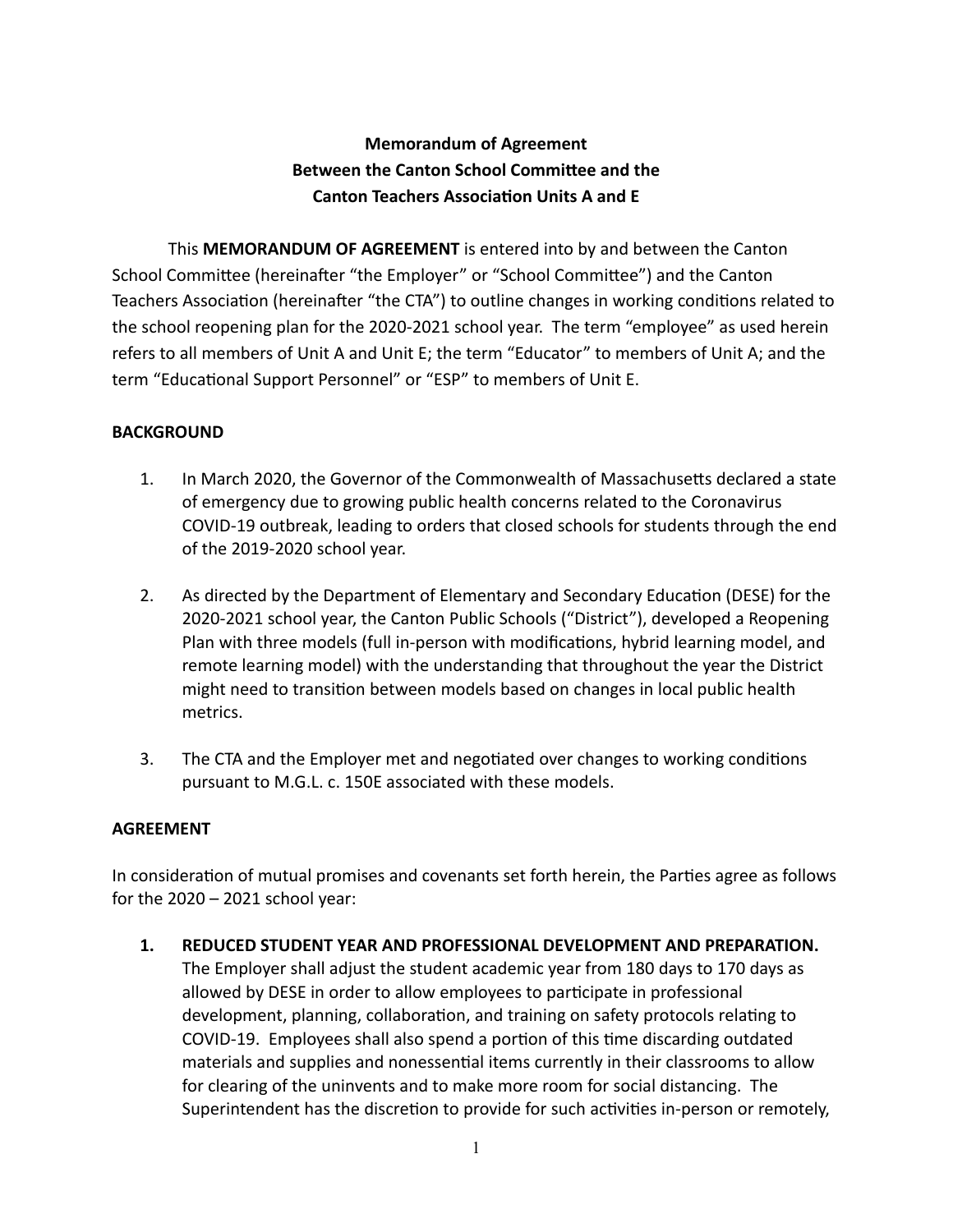depending on the nature of the activity. The Superintendent has designated the following: Employees will have the option of working onsite or at home during the first eight workdays (September 1-4 and September 8-11). All employees assigned to the Continuum/Hybrid model will work onsite on September 14 and 15. PD during this period will be focused on new technology, Learning Management Systems, Digital Educator Toolkits, Safety, Social and Emotional Learning, and Issues of Equity. The contractual PD days will be inserted into the work year, with priority given to insertion at the time of transitioning between models as provided within Paragraph 3 below.

- **2. REOPENING PLAN/MODELS**. Beginning September 16, the District will begin the required 170 days of student instruction using the models designated by the Employer. The School Committee has approved the Reopening Plan with the intent of opening school for students on September 16 using the following models:
	- **(a)** Beginning on September 16 and until further notice, students whose parents have requested a fully remote option will begin participating in a program known as the "Remote Learning Pathway" or "RLP," using Remote Learning 2.0 (as described in Paragraph 6 below.)
	- **(b)** The term "all students" in the subsections below refers to those students who are not participating in RLP.

(1) **September 16, 17, and 18**: All students will participate in Remote Learning 2.0, with the exception of the afternoon of Wednesday, September 16, when students will participate in asynchronous learning.

 $(2)$  **September 21 – 25**: All students will continue with Remote Learning 2.0, with the exception of Wednesday afternoon, when they will participate in asynchronous learning, with exceptions for the following student groups:

All students who have been designated students with special circumstances Category I (all grade levels) will be onsite for in-person instruction/services 4.5 days. On Monday, Tuesday, Thursday, and Friday students will be in school full time. On Wednesday morning, students will have in-person learning/services and will participate in asynchronous learning that afternoon.

All students entering kindergarten and grade 6 will be onsite for in-person instruction for full days on Monday, Tuesday, Thursday, and Friday. These students will participate in Remote Learning 2.0 on Wednesday morning and in asynchronous learning that afternoon.

All grade 9 students will be onsite for in-person learning using a hybrid model, by which Cohort A will attend on the mornings of Monday and Tuesday (September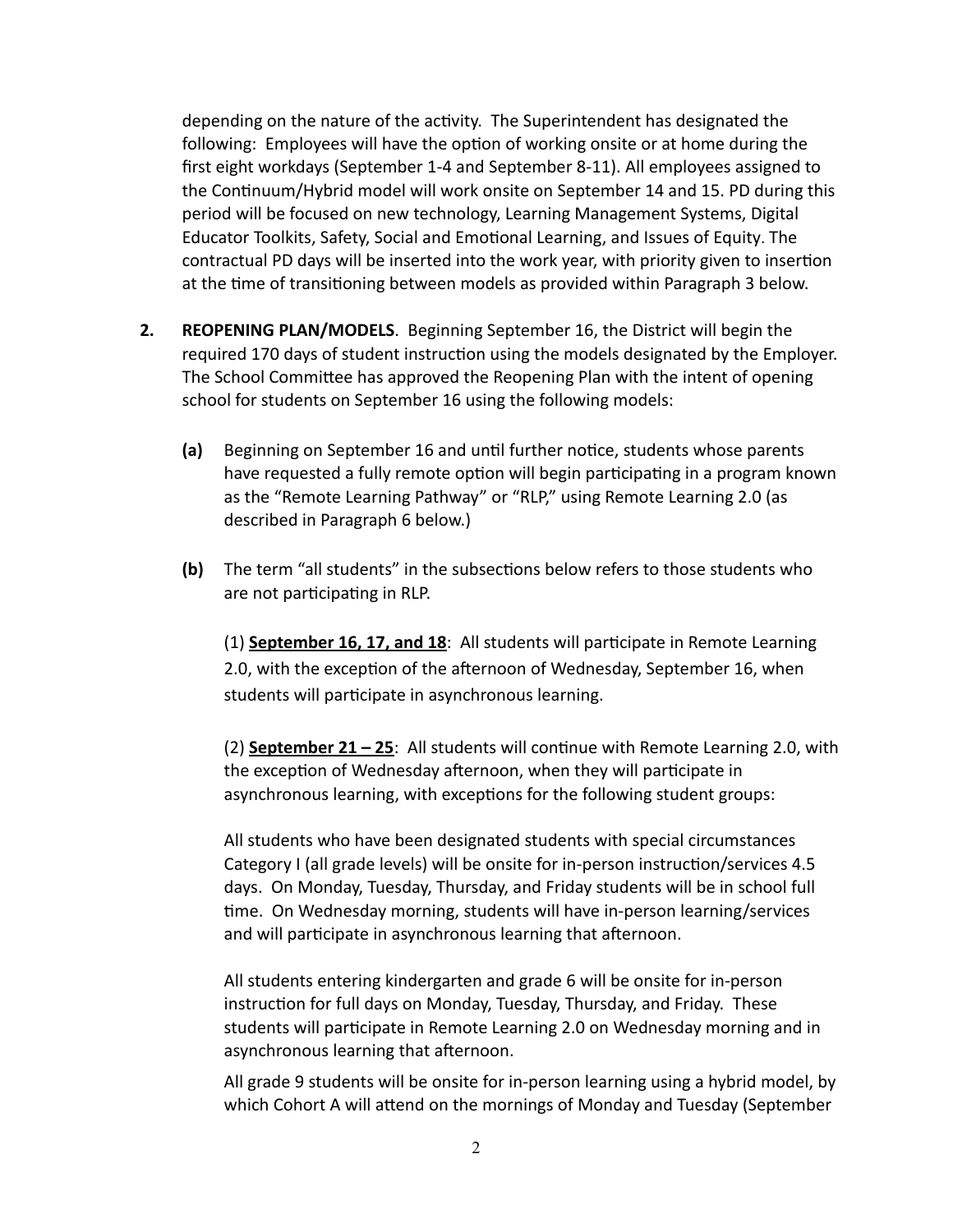21 & 22) and Cohort B will attend on the mornings of Thursday and Friday (September 24 & 25). Grade 9 students will be dismissed after their last inperson hybrid class and will re-engage with their afternoon classes remotely. Teachers will remain onsite for these afternoon classes. On Wednesday, September 23 grade 9 students will participate in Remote Learning 2.0 in the morning and in asynchronous learning that afternoon.

## (3) September 29 (no school on September 28) and until further notice:

Designated Category I students (all grade levels) with special circumstances will continue with in-person learning/services onsite on a full-time basis up to 4.5 days per week (as described above), with asynchronous learning on Wednesday afternoons. All Unit A Educators who are assigned to be onsite 4.5 days per week will not have duties assigned to them except for on Wednesdays.

Category II students (all grade levels) with special circumstances will be onsite for in-person instruction for full days on Monday, Tuesday, Thursday, and Friday. Category II students with special circumstances will participate in Remote Learning 2.0 on Wednesday mornings and asynchronous learning on Wednesday afternoons.

All other K-8 students will participate in a hybrid model, by which groups of students (Cohort A and B) alternate in-person learning for two full days each week with remote participation in their onsite class for two full days each week. These students will participate in Remote Learning 2.0 on Wednesday mornings and in asynchronous learning on Wednesday afternoons.

All other grade 9-12 students will participate in a hybrid model, by which groups of students (Cohorts A and B) will alternate in-person learning two days per week with remote participation in their onsite classes two days per week. Students will be dismissed after their last in-person hybrid class and will re-engage with any remaining classes remotely. Teachers will have discretion to remain onsite for the full workday or work remotely after students are dismissed on these days. Grade 9-12 students will participate in Remote Learning 2.0 on Wednesday mornings and in asynchronous learning on Wednesday afternoons.

On Wednesday afternoons employees working with all student groups/grade levels will engage in Principal-designed planning and collaboration.

Inherent in the Reopening Plan is the full understanding that a "Continuum" of model options allows shifts from the current format to other models as provided in Paragraph 3 below.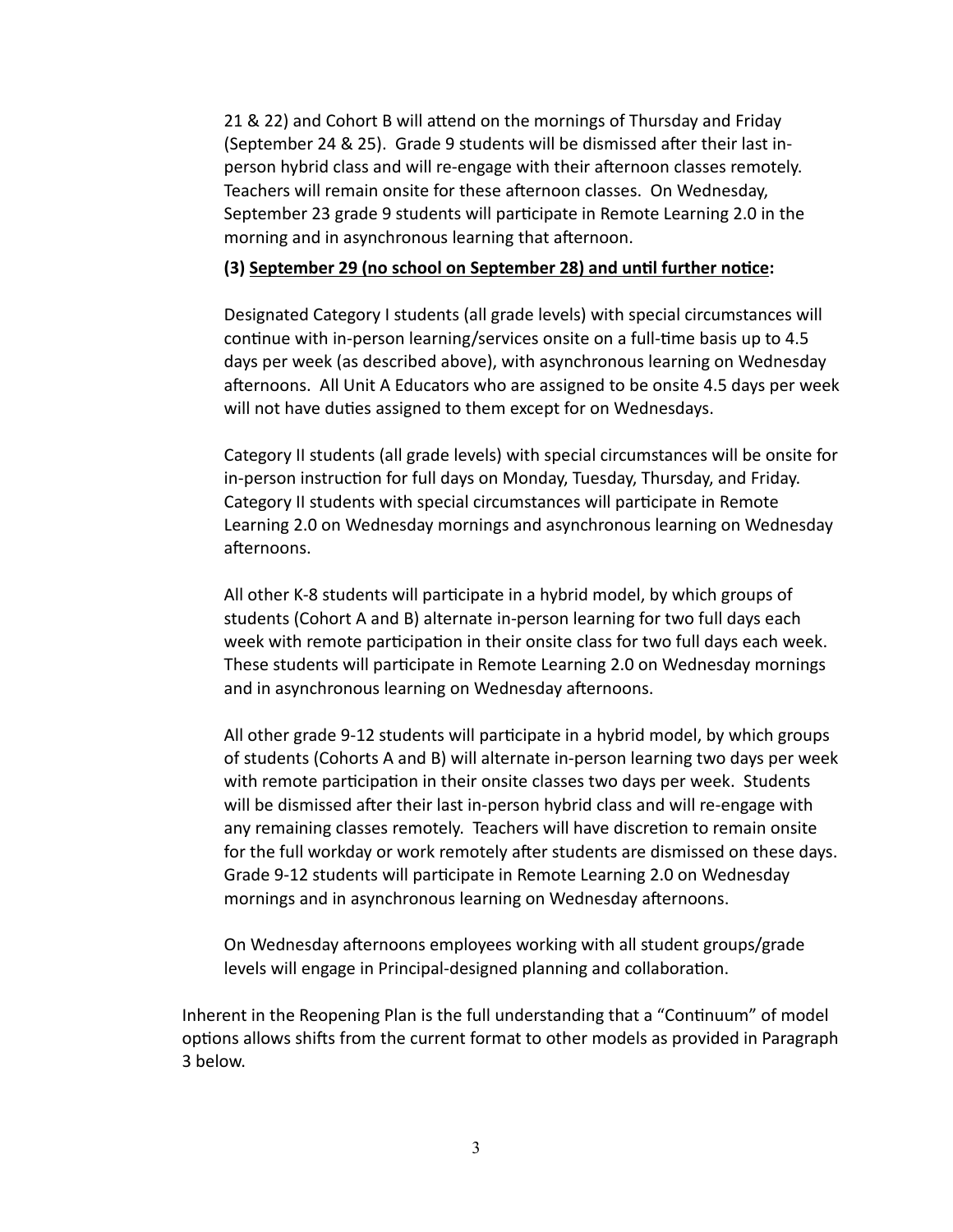**3. TRANSITION AMONG MODELS.** Other than the RLP*,* all models are designed to serve as a "Continuum," thus allowing for transition among models based upon community infection rates and trends as well as individual circumstances that may arise within the District or a particular building. In determining if and when students will transition between a hybrid model, a fully remote model and a full in-person model with modifications, the Employer will work in collaboration with the Canton Health Department and Board of Health. There is no single metric, but a combination of metrics and information from the Canton Health Department that will help with the most specific understanding of school situations and metrics for tracking data on COVID-19, including:

> Trend of daily count of positive cases Positivity rate Contact tracing R-number School absences (students and staff)

DPH COVID-19 Metrics set forth in [Dashboard](https://drive.google.com/file/d/1B9iOxkn2be05UlZzlpg2XfKJqKF0eL86/view) and [Commissioner's On the Desktop](https://docs.google.com/document/d/1V7pXMIfIs8IVLDgbxfEVs1eBzgjDz9NbEFM3v3tWgTs/edit?usp=sharing) will be considered. The District will also consider local (Canton), regional and statewide metrics.

**4. WORK LOCATION.** All employees will work onsite on September 16, 17, and 18. Thereafter, employees will work onsite when providing in-person instruction as part of the hybrid model. When providing remote instruction on Wednesday mornings and participating in Principal-designed planning and collaboration on Wednesday afternoons, each as part of hybrid model, employees will have the option of working onsite or from home. Further, when providing remote instruction, whether during the week of September 21-28, as part of the RLP, or in the event the District later transitions to a remote model for most (and perhaps all) students, employees will work onsite at least one day each week and will have the option of working onsite or from home on the remaining days of the week. Employees will work with the Principal to schedule their onsite/at-home days. It is understood that in order to work from home, the employee must have a dedicated workspace that can reasonably serve as a teaching/learning space that is free from disruption and from physical and visual distractions.

Exceptions will be made (a) in the event an entire building or the portion of the building to which the Educator is assigned is closed by the Employer or by order of state or local officials and (b) in the event other space limitations arise that preclude social distancing, as determined by the Principal. Exceptions will also apply to employees who are given preferential assignment to the RLP in accordance with Section 5 below.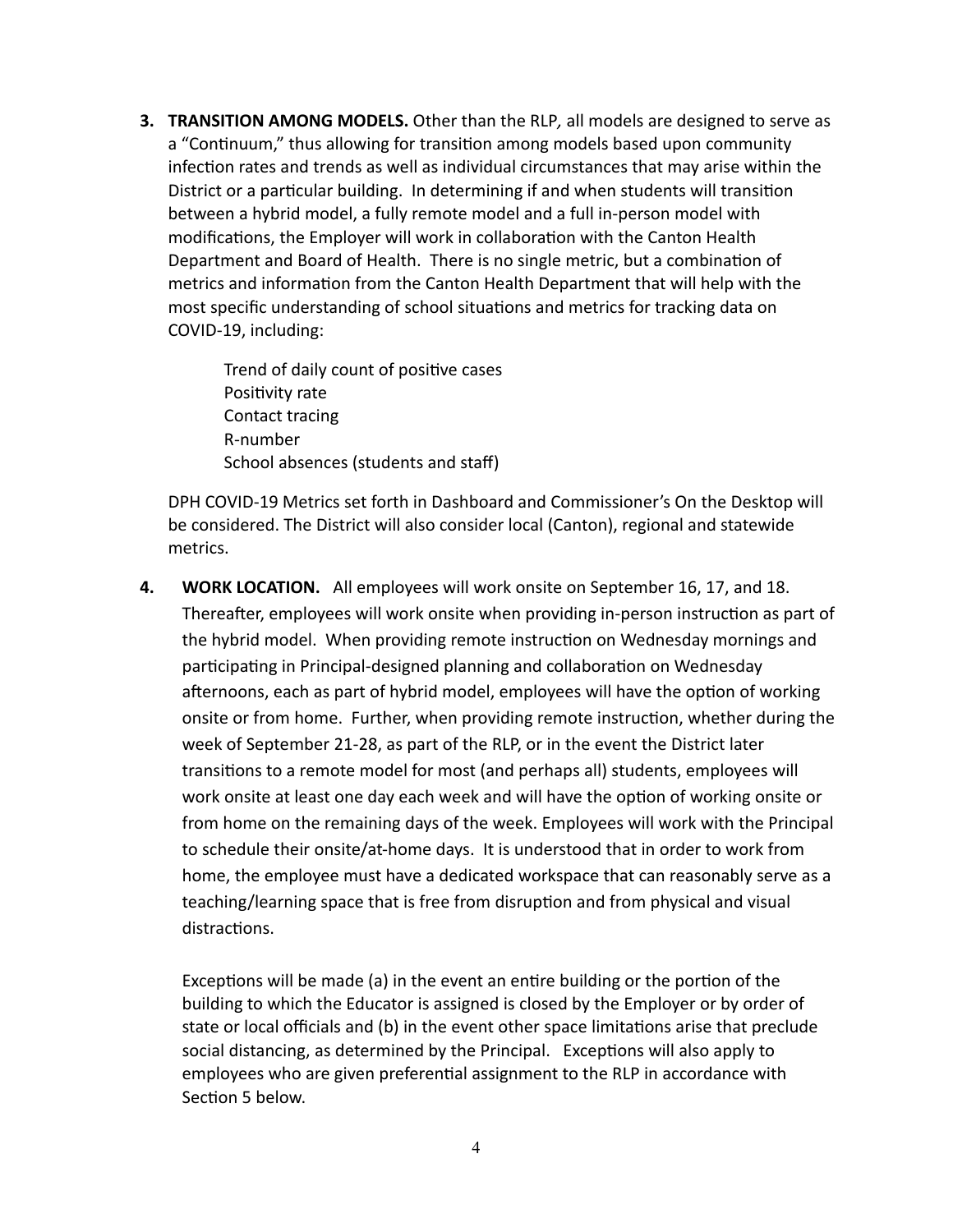- **5. PREFERENTIAL ASSIGNMENT**. Depending on student interest and need, the District anticipates having a limited number of assignments within the RLP, which may reasonably be performed offsite on a consistent basis. To the extent one or more such assignments exist, the Employer will give first priority to an Educator who is both qualified for the particular assignment and who has a medical condition that carries increased risk of complications relating to COVID-19 and will give second preference to an Educator who is both qualified and resides with a family member who has a medical condition that carries increased risk associated with COVID-19. The Superintendent or designee shall have the discretion to require medical certification for medical conditions under this paragraph and shall have sole discretion in making assignments for all employees. Further, any posting or timeframe for notice of assignments set forth in the Collective Bargaining Agreements shall not apply to assignments for the 2020-2021 school year. In the event there are no RLP assignments available for a particular employee who is medically compromised, the District will consider whether there are other reasonable accommodations that may be provided.
- **6. INSTRUCTION.** The following apply to all classroom Educators, whether providing inperson learning or Remote Learning 2.0: (a) adherence to assigned schedule (b) meeting with each class at the assigned time  $(c)$  engaging in synchronous instruction with students for the length of each period (for MS and HS) and for the length of the student day (for Elementary). Lunch and Educator preparation periods will be built into the schedule. The following applies to Remote Learning 2.0

Fully Remote: When providing synchronous instruction as part of a fully remote class/ activity, whether within the RLP; at transition to full remote for most students as a part of the Continuum; on Monday, Tuesday, Thursday, and Friday afternoons at the High School within the hybrid model; or on Wednesday mornings within a hybrid model for most students, the Educator must introduce the lesson to the entire class and may then provide students with an activity to be completed independently or in small groups so long as the Educator remains engaged with students throughout the activity/period/day. Each class or activity must have a concluding synchronous communication that brings the entire class together.

Hybrid Remote for HS/MS: When providing synchronous remote instruction as part of a hybrid model by which students are participating remotely in their onsite class at the MS and HS level, after introducing the lesson, Educators may provide students with an activity to be completed independently or in small groups, with periodic check-ins during the period as appropriate to the activity. Each class or activity must have a synchronous concluding communication that brings the entire class together. High School teachers may have Remote Learning Pathway students assigned to their hybrid/ Continuum classes.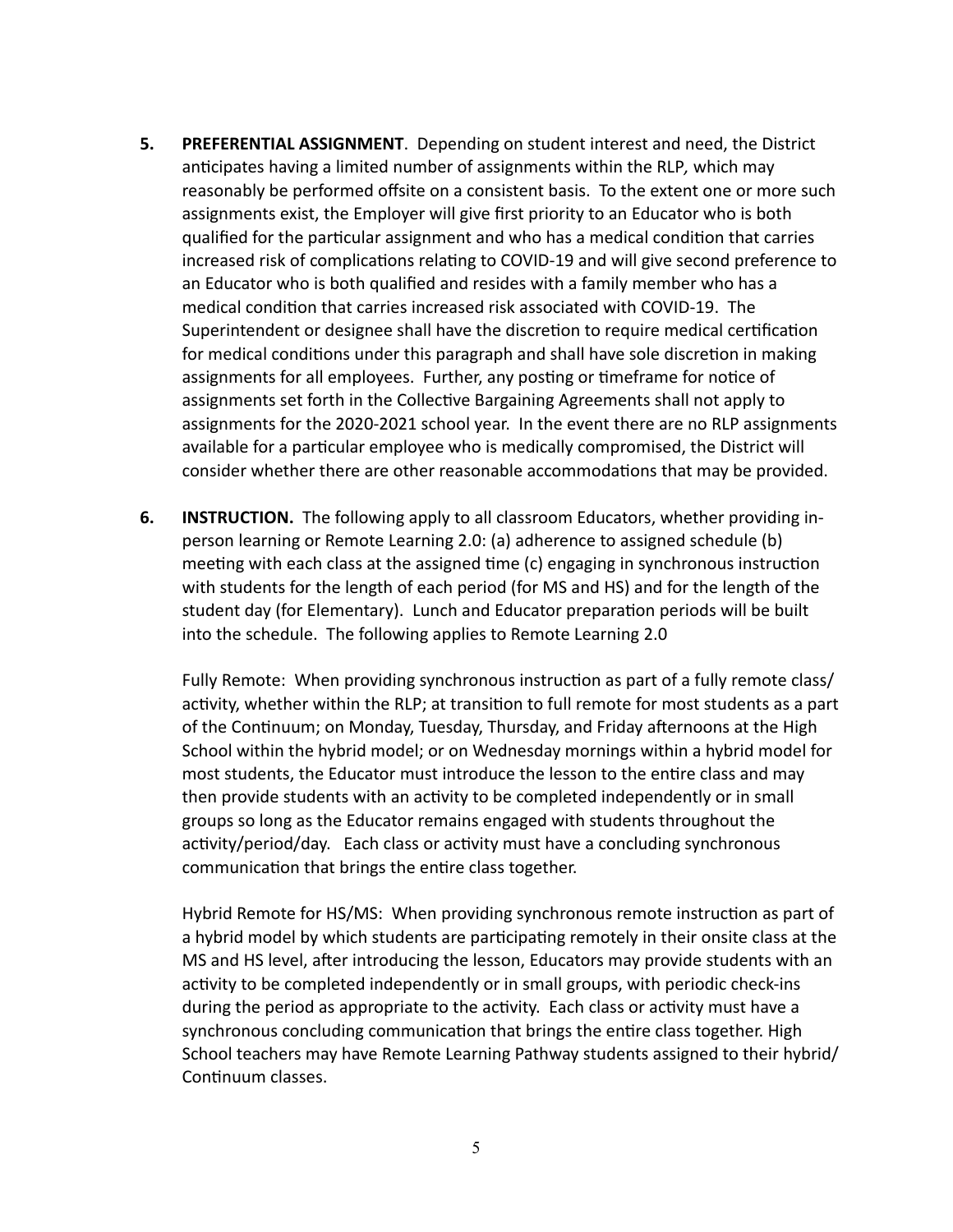Hybrid Remote for 3-5: Two ESPs or professional staff will be assigned to support each grade level team. When providing synchronous remote instruction as part of a hybrid model by which students are participating remotely in their onsite class at the 3-5 level, after introducing the lesson, Educators may provide students with an activity to be completed independently or in small groups but must ensure that the Educator, ESP or other staff member remains available to and engaged with students throughout the activity. Each class or activity must have a concluding synchronous communication that brings the entire class together.

Hybrid Remote for K-2: An ESP will be assigned to each classroom at this level. When providing synchronous remote instruction as part of a hybrid model by which students are participating remotely in their onsite class at the K-2 level, after introducing the lesson, the Educator may provide students with an activity to be completed independently or in small groups but must ensure that the Educator, ESP or other staff member remains available to and engaged with students throughout the day. Each class or activity must have a concluding synchronous communication that brings the entire class together.

- **7.** MEETINGS. Faculty and departmental meetings and other meetings provided for in the Collective Bargaining Agreement will be held at their regularly scheduled times. Most will be held virtually using Google Meet, Zoom or other visual platform, provided that Principals may provide an in-person option. In cases of IEP, 504 and other meetings with parents/guardians/families, the District will make every reasonable effort to schedule these meetings virtually. In circumstances involving in-person meetings, protocols such as social distancing and mask requirements will be implemented.
- **8. EXTRA-CURRICULAR ACTIVITIES AND ATHLETICS.** The parties acknowledge that some extra-curricular activities and athletics may not occur during 2020-2021 school year. In the event they are scheduled at a future date, the parties agree to meet and negotiate over terms and conditions of employment, particularly relating to safety, prior to implementation of these activities. Stipends will be prorated for activities that are reduced in length or scope in the following manner:

a. If 50% or more of the season or activity occurs, the full stipend will be paid. b. If 25% of the season or activity occurs, the stipend will be reduced by 50%. c. If the season or activity is cancelled within four weeks of (whether before or after) commencement of the season, the stipend will be reduced by 75% to acknowledge the planning and preparation that takes place prior to the start of the season or activity.

d. If the season or activity is cancelled prior to four weeks from commencement of the season or activity, no stipend will be paid.

**9.** EVALUATIONS. The negotiated evaluation language will be implemented in full for all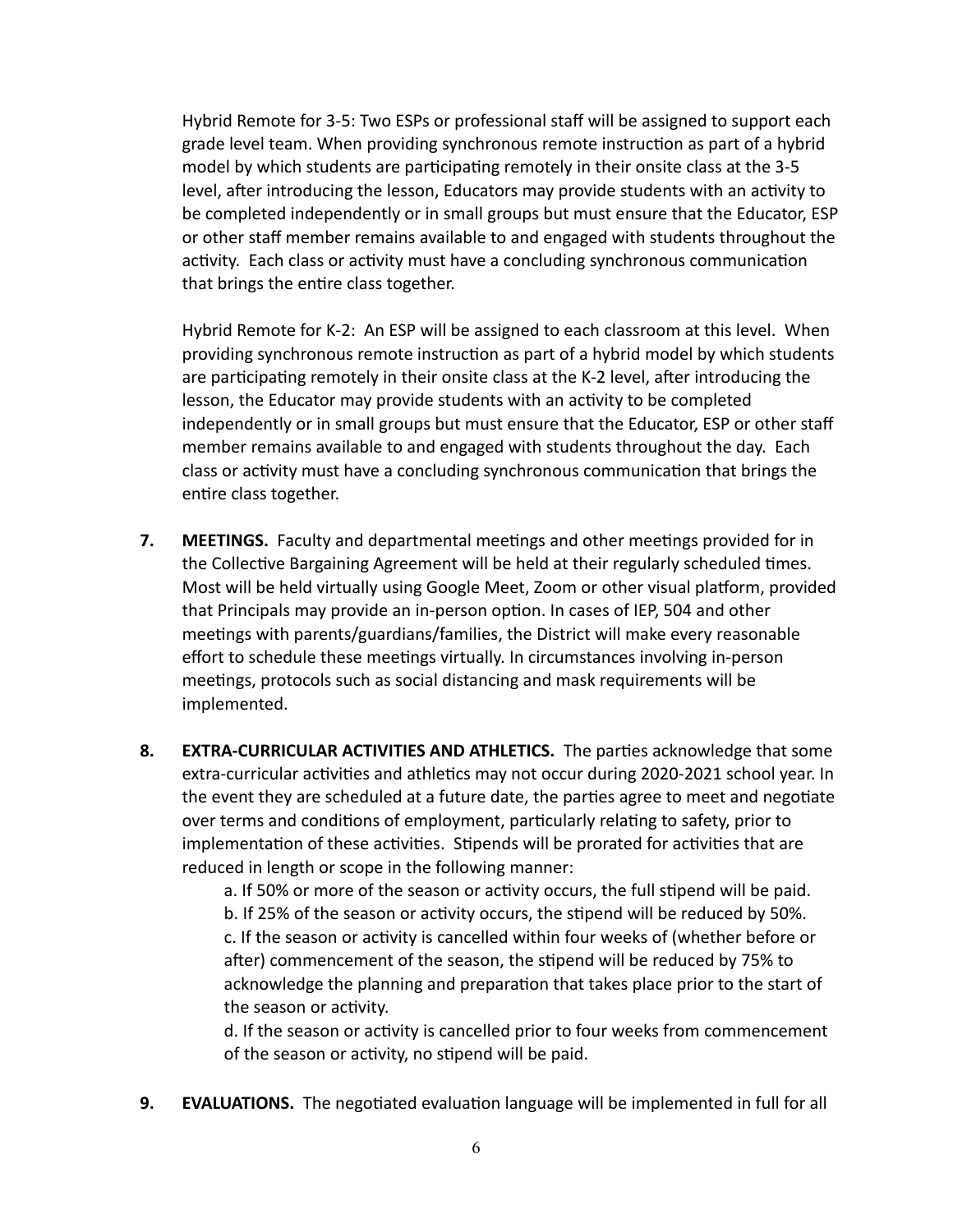employees, provided that the Ad Hoc Evaluation Committee as defined by the Unit A contract will meet to determine new dates for the evaluation process as provided by April 2020 Memorandum of Agreement between the parties. The Ad Hoc Evaluation Committee may also consider other procedural adjustments based upon factors that may arise from time to time. When working offsite or when teaching remotely onsite, upon request of an evaluator, employees will provide access to Google Meet and/or Zoom, and other platforms, such as their Learning Management System, used for instruction. The process will include observations and formative and summative reports as provided by the regular process. The Evaluator will take into consideration the changing circumstances due to the COVID-19 pandemic and the changing nature of the delivery of education throughout the evaluation process. In addition, due to the varied formats of teaching and learning including remote, hybrid and in-person models, evaluation may include reflective conversations between educators and their evaluators. Conversations will focus on planning for well-structured units and lessons that engage students, addressing power standards, providing safe and collaborative learning environments, teaching all students with high expectations, and making adjustments to practice to meet the novel needs of students in a remote or hybrid learning environment. Unit E will be evaluated according to the Unit E contract and will make any necessary adjustments through the Ad Hoc Evaluation Committee.

- **10. SAFETY PROTOCOLS.** The District will adhere to Canton Public Schools Safety protocols, which can be found at [www.cantonma.org](http://www.cantonma.org). They are incorporated herein by reference, with the understanding that they may be updated as appropriate based on guidance from local and state officials. Further, the parties agree that (a) outside visitors to all school buildings will be strictly limited, until full in-person school resumes in accordance with state guidelines and (2) both staff and students (with the assistance of parents) will complete a daily self-screening tool related to COVID-19, including temperature checks, prior to entry.
- **11. BUILDING SAFETY.** The Employer contracted with an independent engineering firm (Independent Contractor) to conduct an HVAC Assessment for all buildings and to provide recommendations in order to ensure compliance with DESE and ASHRAE standards for the reopening of school. The Employer will comply with recommendations made by the Independent Contractor as necessary to comply with such standards. In the event that recommendations cannot reasonably be implemented for all spaces prior to employees entering the buildings as required on September 14, the Employer will assign employees to use only those space that have passed inspection. In the event there is not sufficient space available for all employees as necessary to allow for social distancing, some employees will be assigned to work from home for a limited period of time.
- **12. HYGIENE AND CLEANING PROTOCOLS.** The District will adhere to Canton Public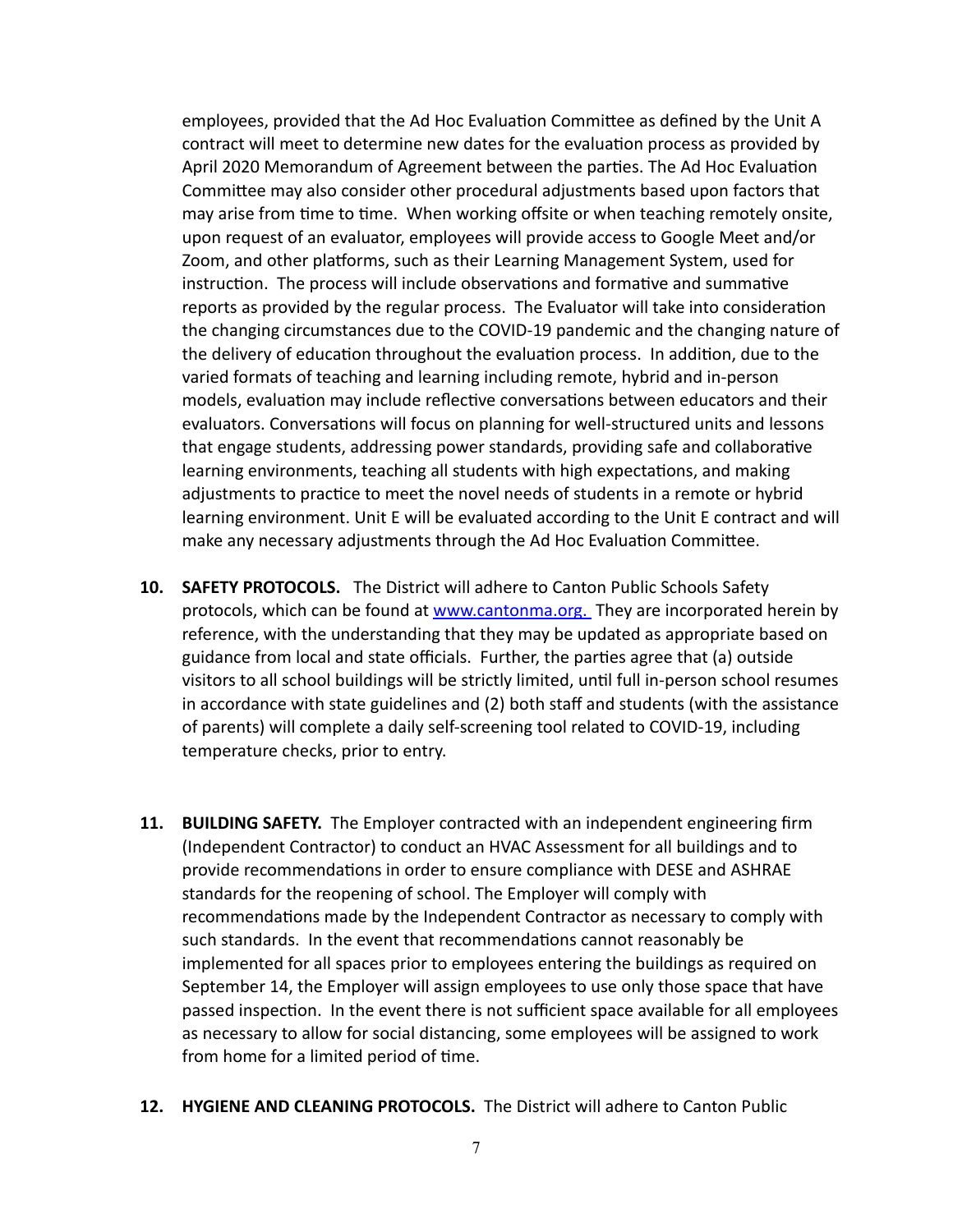Schools Cleaning and Operations 2020-2021, which can be found at [www.cantonma.org](http://www.cantonma.org) and are incorporated herein by reference, with the understanding that they may be updated appropriately in accordance with guidance from state and local officials.

- **13. SELF-SCREENING.** Employees shall be responsible for self-screening and reporting COVID-19 symptoms to the Nurse Leader. Such symptoms can be found in the Canton Public Schools Protocols for Responding to COVID-19 Scenarios, which can be found at [www.cantonma.org;](http://www.cantonma.org) They are incorporated herein by reference, with the understanding that they may be updated appropriately in accordance with guidance from state and local officials. In the event of such symptoms, the employee should not report to work and should contact a healthcare professional for additional directions on testing, isolation, self-quarantine and/or alternative diagnosis. The Employer shall reimburse the employee of the cost of such test to the extent not covered by the employee's health insurance or other program. Employees shall quarantine as provided in DESE protocols found at Canton Public Schools Protocols for Responding to COVID-19 Scenarios.
- **14. EMPLOYEE INFECTION.** In the event an employee tests positive for COVID-19 or is in "close contact," as defined by Canton Protocols for Responding to COVID-19 Scenarios, with someone who has tested positive, the employee shall immediately report the matter to the Nurse Leader. The employee must not report to work and must cooperate with all tracing and testing protocols. The Employer shall reimburse the employee of the cost of such test to the extent not covered by insurance or other program.
- **15. PAID SICK TIME DURING QUARANTINE.** Absent illness that precludes performance of work at home, the Employer will assign remote work to the extent available, with the understanding that such work may differ from the employee's regular onsite assignment, and the employee will receive his/her regular pay for the day. If symptoms preclude working at home, the employee may access ten days of paid leave under the Families First Coronavirus Response Act (FFCRA), which is not deducted from sick leave, and the employer will supplement this with paid leave to ensure full pay. Furthermore, in the event the COVID-19 exposure can reasonably be traced to onsite work within the District, the Employer shall continue the employee's pay without deduction from sick leave, until and unless the employee qualifies for worker's compensation. If an employee is required to care for a household member who is quarantining, the employee may access ten days of paid leave under the FFCRA, which is not deducted from sick leave, and the employee may supplement the FFCRA payment with paid leave available to the employee under the applicable Contract in caring for immediate family in order to ensure full pay for those ten days. In the event that U.S. Congress does not extend the FFCRA beyond December 31, 2020, the Employer will allow use of the ten days otherwise provided by FFCRA through June 30,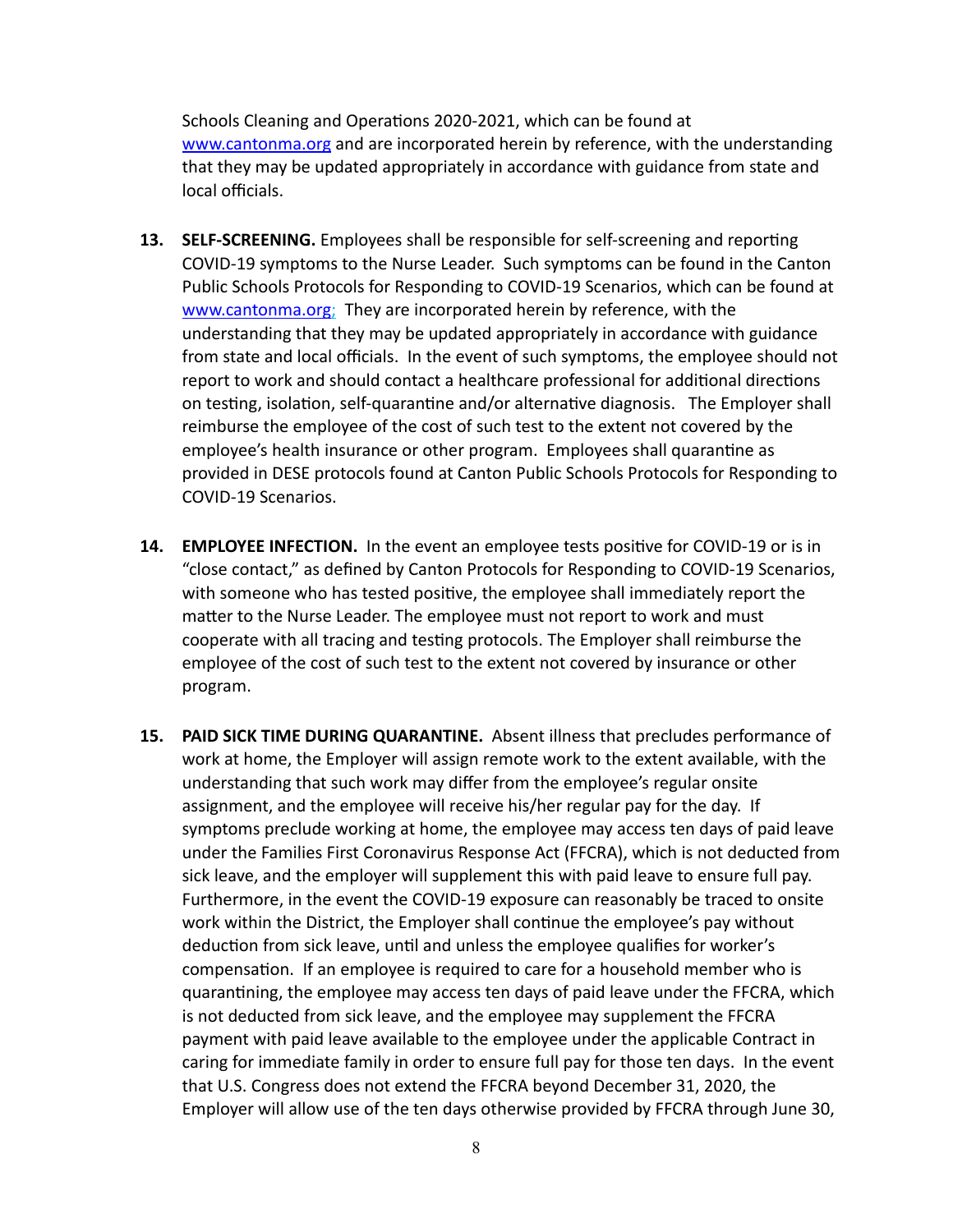2021 In all other cases of illness or quarantine, the employee may draw on any paid sick leave available to him/her under the Contract.

- **16. PERSONAL PROTECTIVE EQUIPMENT.** The Employer shall provide at no cost to employees all personal protective equipment in accordance with DESE Guidelines of Safety Equipment as related to their work assignment. This document can be found here:<https://5il.co/imi0> Further, the Employer will provide 10 masks for each employee per week and will have one mask available for each student onsite each day. In addition:
	- a. The Employer will provide non-latex, powder-free medical grade gloves if deemed appropriate to the employee's role, with the understanding that the employee must first receive training from the Nurse Leader on the use of such gloves tailored to the employee's particular role.
	- b. Masks must be worn by all people in school buildings, with the understanding that (1) regular mask breaks will be provided, including but not limited to during snack and meal times; (2) individuals need not wear masks when alone in their classrooms or offices; and (3) medical exemptions will be provided. Where a medical exemption has been granted, the District will work with employees and/ or students on an individual basis to determine alternative means for providing for the safety of all.
	- c. Nurses will be provided with fitted N95 masks, gowns, and other appropriate protective equipment.
	- d. Appropriate and adequate training on the proper use of personal protective equipment will occur prior to students returning to school buildings.
- **17. ONGOING SAFETY**. In the event that either the CTA or the Employer feel that the provisions of this Agreement are frequently not being adhered to such that staff or students are at risk, a meeting will immediately be convened for the purpose of discussing the issue and finding a safe, mutually agreeable resolution to the same. The Parties agree to maintain constant contact for the purposes of ensuring that the safety practices outlined herein are followed as a matter of routine.
- **18. TECHNOLOGY**. The Employer shall provide all employees with adequate technology and equipment to support teaching and learning while onsite or at home in the event of a mandated school closure or in the event the employee has been preferentially assigned to the RLP as provided in Paragraph 5. While the Employer will allow employees who elect to work from home to use District equipment if available, such employees are otherwise responsible for providing their own technology and equipment equivalent to that available to them onsite. The Employer shall also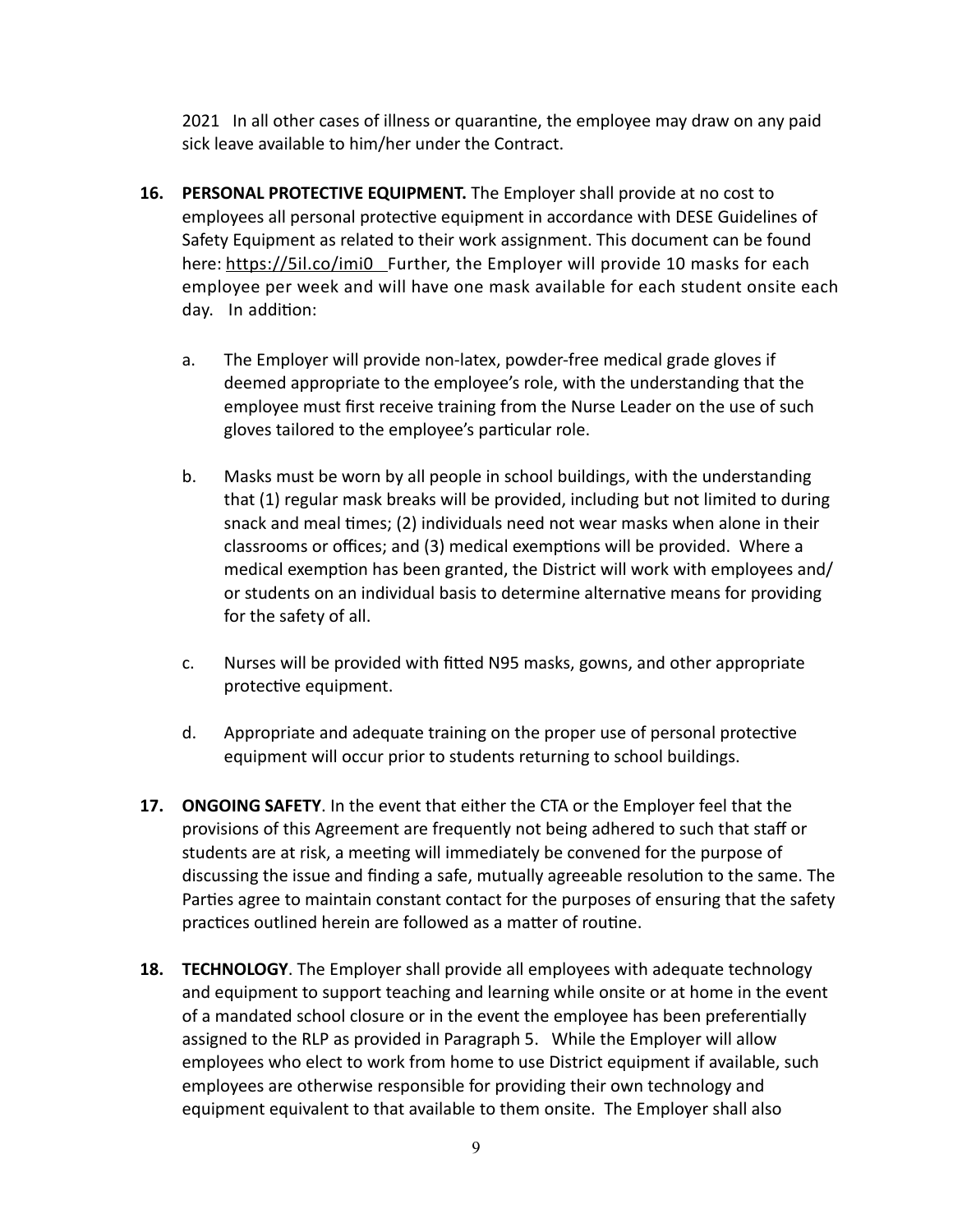provide ongoing training on all technology and equipment as needed. Training will be differentiated to accommodate the experience and needs of the employees.

- **19. RESPONSIBLE USE AND ACCEPTABLE USE POLICIES**. The Employer will implement a Responsible Use Policy for Students that parents must acknowledge on behalf of their students and will further disseminate Video Conference Guidelines that prohibit recording of video conferences. The Employer will also implement an Acceptable Use Policy for staff that includes a policy prohibiting the recording of video conferences. Violations of these policies will result in clearly defined repercussions.
- **20. JOINT LABOR MANAGEMENT COMMITTEE.** A joint labor management committee will be formed and active for the duration of this agreement. The committee will consist of two members appointed to the CTA and two members appointed by the Employer. The charge of this committee will be to address ongoing health and safety conditions and concerns related to the COVID-19 pandemic throughout the duration of this agreement. In addition to the JLMC relating to health and safety conditions as outlined above, the Superintendent and CTA President may agree to form ad hoc joint committees to address particular issues as they may arise. Any new agreements reached shall be reduced to writing and may be subject to ratification by both parties.
- **21. RETIREMENT**. The Employer will waive the deadline for Educators to notify the district of their intent to retire on June 30, 2020 for the purpose of receiving sick leave buyback under Article XIV, Section J of the Unit A Collective Bargaining Agreement.
- **22. NO PRACTICE OR PRECEDENT.** This agreement shall neither establish a practice nor set a precedent to any working condition herein beyond its Term as set forth in Paragraph 24.
- **23. CONTRACT APPLICATION.** Except as modified herein, all terms and conditions of employment in the respective collective bargaining agreements for the two bargaining units shall continue in full force and effect.
- **24. TERM**. This agreement shall be effective upon execution through and including June 30, 2021. Canton Public Schools Safety Protocols, including the Canton Public Schools COVID-19 Cleaning and Operations 2020 and Canton Protocols for Responding to COVID-19 Scenarios, are each incorporated herein by reference, with the understanding that they will be updated if appropriate based upon guidance from local and state officials. The Superintendent will keep the CTA leadership apprised of such updates. In the event the updates involve changes to terms and conditions of employment, the Employer will bargain over such changes upon request. Further, in the event there are changes to guidance from DESE or state or local health officials or in the event there are regulatory changes by the Commonwealth of Massachusetts, the parties agree to meet and negotiate changes to this agreement that are consistent